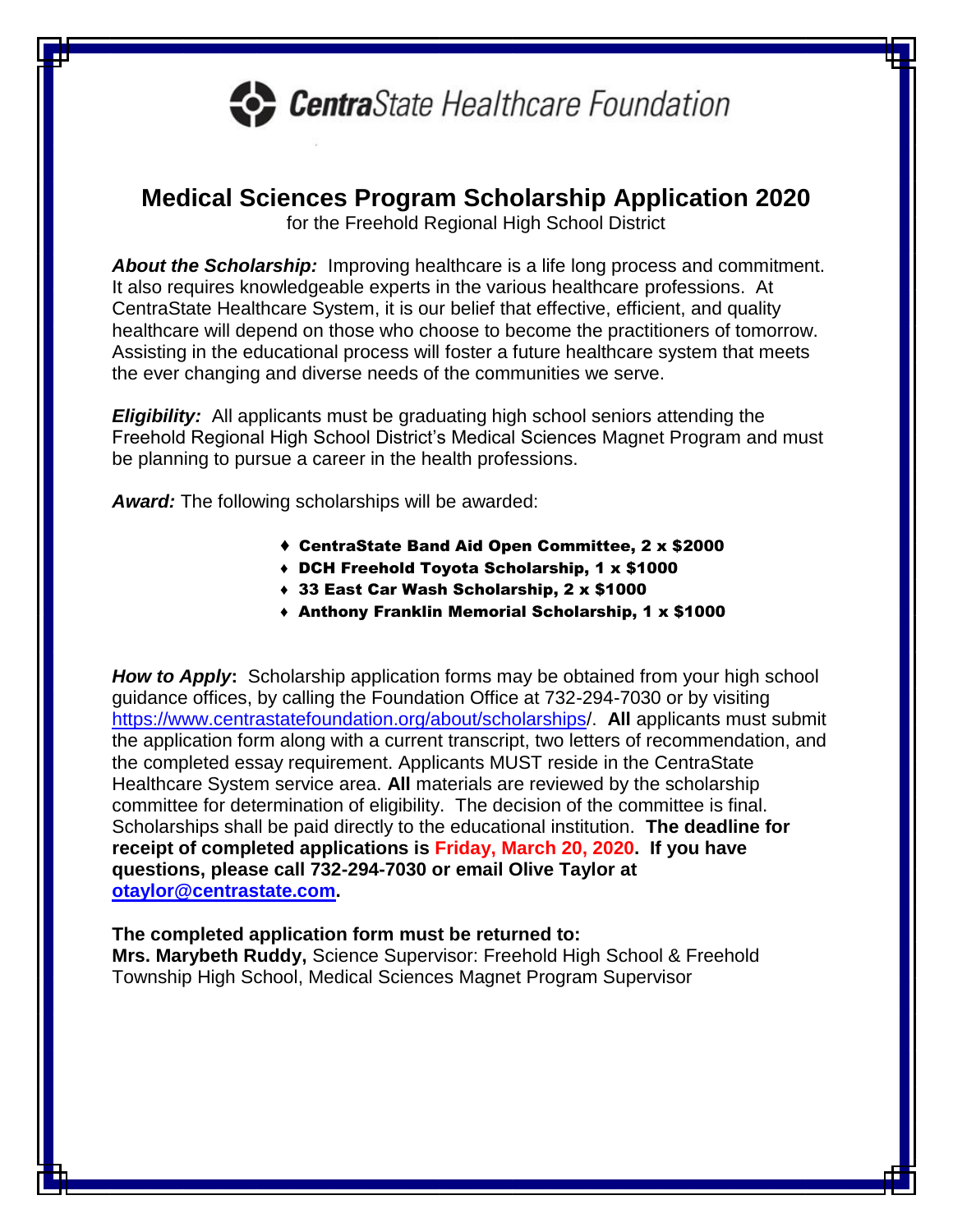| <b>CentraState Healthcare Foundation</b><br><b>Medical Sciences Program</b><br>2020 Scholarship Application Form<br>for the Freehold Regional High School District<br><b>Medical Sciences Magnet Program</b> |
|--------------------------------------------------------------------------------------------------------------------------------------------------------------------------------------------------------------|
| Name $\overline{\phantom{a}}$                                                                                                                                                                                |
| <u> 1989 - Johann Harry Harry Harry Harry Harry Harry Harry Harry Harry Harry Harry Harry Harry Harry Harry Harry</u><br>Address                                                                             |
| City, State, Zip                                                                                                                                                                                             |
| Cell Phone                                                                                                                                                                                                   |
| College of Choice <u>experience</u>                                                                                                                                                                          |
|                                                                                                                                                                                                              |
| Applicant's Signature                                                                                                                                                                                        |
| If the applicant is under 18 years of age, please have a parent or guardian sign the application<br>form.                                                                                                    |
| <u> 1989 - Johann Harry Harry Harry Harry Harry Harry Harry Harry Harry Harry Harry Harry Harry Harry Harry Harry</u><br>Parent or Guardian                                                                  |
| -~~~~~~~~~~~~~~~~~~~~~~~~                                                                                                                                                                                    |

## **REQUIREMENTS:**

- 1. Transcript Complete and up-to-date high school transcript.
- 2. Recommendations Two (2) original letters of recommendation from teachers and/or counselors.
- 3. Completion of Essay See attached